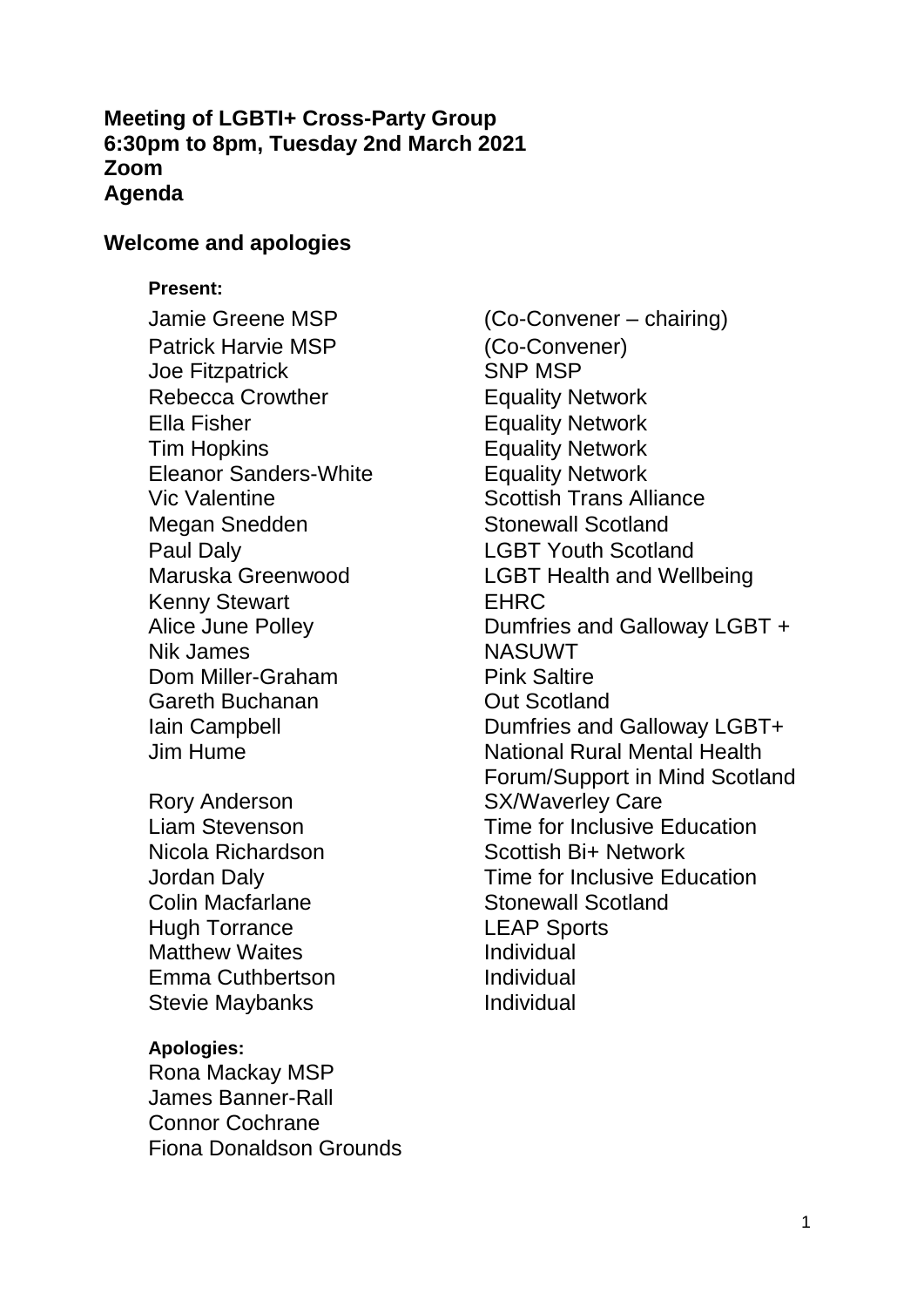#### **1. Introductions and new members**

No new members but some new attendees, also all MSPs were invited. This was the first meeting for Alice June Polley from Dumfries and Galloway LGBT Plus, Iain Campbell from Dumfries and Galloway LGBT Plus, Joe Fitzpatrick MSP SNP, Nik James from NASUWT, Rory Anderson from SZ/Waverley Care, Gareth Buchanan from Out Scotland, and Emma Cuthbertson.

## **2. Minutes of the last meeting (4th March 2020)**

Approved.

## **3. Matters arising from the cancelled meeting**

None.

## **4. Update on developing policy items**

- Hate Crime Bill

Tim Hopkins from Equality Network explained that the bill was nearly at its end of parliamentary development. Stage 3 is on March  $10<sup>th</sup>$ , with a lot having changed at stage 2. He explained that the government's proposed new freedom of expression provision covers all protected characteristics equally, apart from that of religion which has a stricter protection. He noted that it was possible that stage 3 amendments might be lodged that would try to undermine trans inclusion in the bill. He stated that it would be good for the bill to gain unanimous support if the freedom of expression clause is finalised, as Patrick Harvie's 2009 Hate Crime Bill did.

Jamie Greene asked if there were any amendments published Tim was worried about or if it was just possible future ones that concerned him. Tim said it was mostly the future ones that concerned him. He pointed out that some of the already published freedom of expression ones do run the risk of making people think you always have the right to shock or offend which, dependent on circumstances, such as in the workplace, is not correct.

Patrick stated that he was disturbed some of the stage 2 amendments but was hopeful that now the process would be at a tolerable place. He also clarified that his 2009 bill did indeed have no amendments at stage 2 or stage 3 but was smaller in remit to the current bill.

Jamie agreed with Tim in encouraging people to write to MSPs after amendments are published both about the bill and about amendments.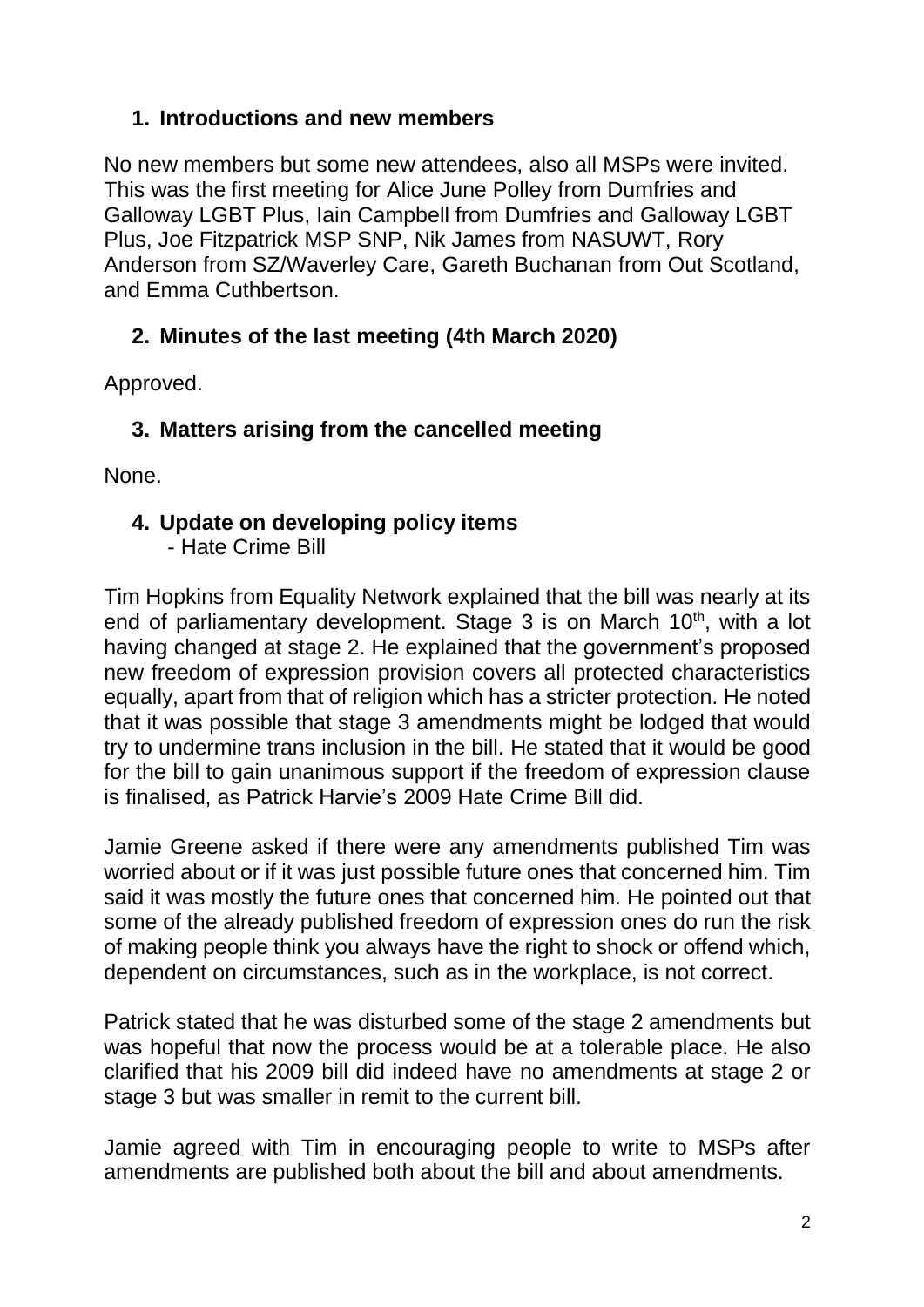Kenny Stewart checked if Tim expected the Government to move an amendment to remove sections 11 and 12 (sexual orientation and religion special freedom of expression provisions). Tim said yes because the new freedom of expression provision from the government covers all protected characteristics.

Jamie said that, in other contexts, this bill would have taken place with a rational normal debate but due to the context and discussions around gender reform it has become victim to the wider debate.

## **5. LGBT Health and Wellbeing**

• Digital inclusion and our Elder LGBT Community - LGBT Health and Wellbeing

This was an item that was meant to be addressed in the previous CPG meeting on digital exclusion in the community but which was delayed due to timing limitations. Maruska stated at the beginning that she would be mostly focusing on older people but also wanted to discuss asylum seekers and refugees. She explained the ways LGBT Health and Wellbeing had needed to adjust to moving online at the beginning of the pandemic. They were aware there would be some sections of the community who would be harder to reach and older LGBT people were included in that. They set up a tele-friending service to help reach older people. The biggest UK organisation working with older LGBT people is Opening Doors in London, and they announced that 1 in 5 people they supported didn't have access to phones or the internet, this agrees anecdotally with LGBT Health and Wellbeing's findings. She also pointed out that it is not just about access to equipment but also level of confidence and familiarity with it. They've found in their work through the telefriending service that people fell into 4 camps. 1. They would never have done anything digitally or on zoom before but have tried it and liked it and are doing more. 2. People who tried it but didn't like it. 3. People who know they're missing out but don't have the confidence to learn it. 4. Some people aren't interested in learning at all, although this is a smaller group than the others. Some don't want a computer because it reminds them of a stressful work life they've left behind, or they recognize it may have positive benefits but think social media is addictive and don't want it.

LGBT Health realized that there were enough people not engaging for them to need to figure out how to reach them. Maruska is also concerned that digital exclusion may have more impact on older LGBT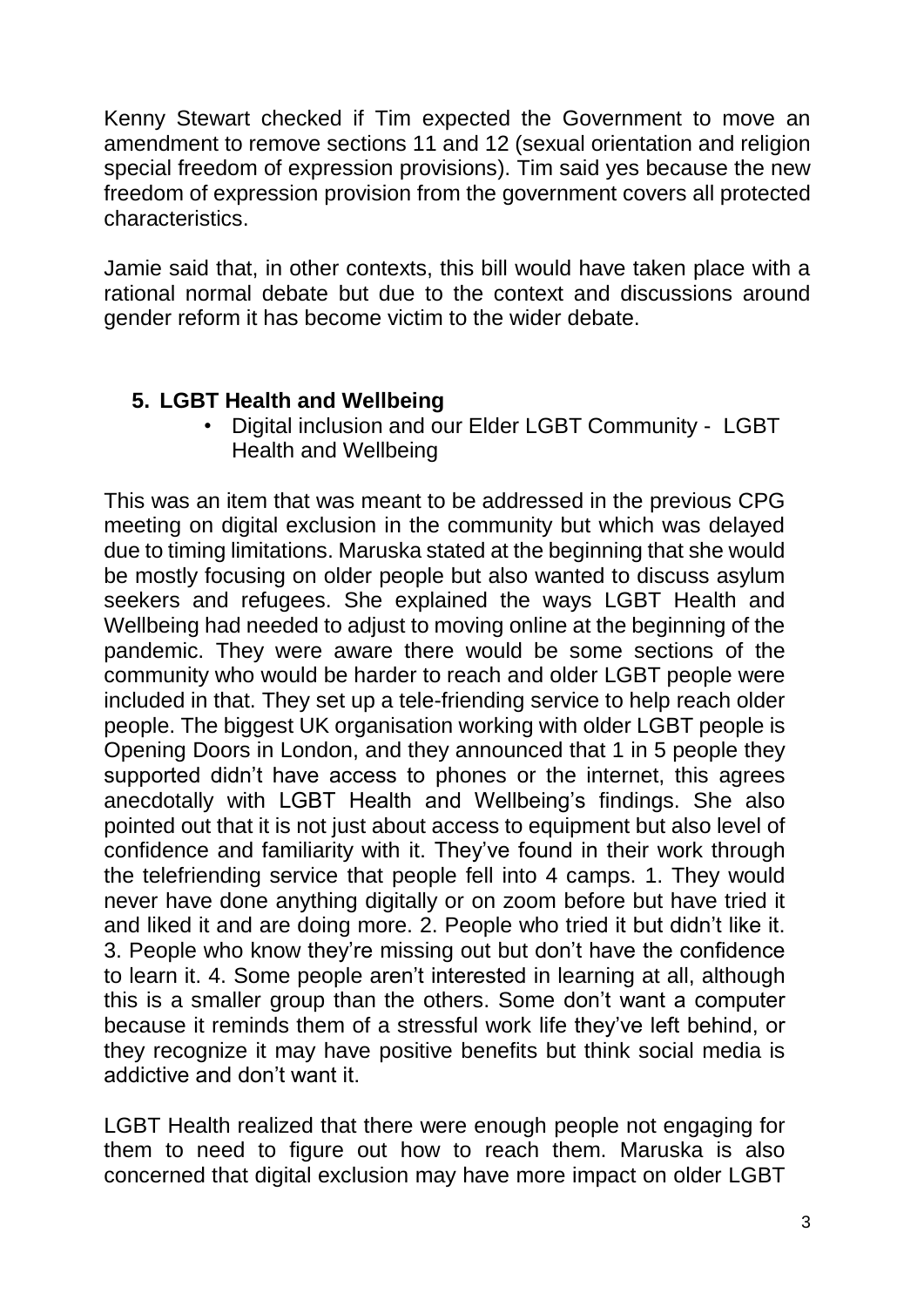people than other elderly people. This is because older LGBT people are more likely to be single, without children and other family. Often the connections they have are not in geographical areas but in interests so being digitally excluded affects that. Across Scotland lots of neighbourhood local support has sprung up but often LGBT people don't feel part of those communities. Opening Doors has researched it and said 1 in 5 of those they work with said they hardly ever receive support from the local community and neighbours, and 5% receive less support than normal from neighbours and the local community now than pre the pandemic. Older people often need to self-isolate due to underlying health conditions, which is also impacting mental wellbeing. LGBT Health quickly expanded the helpline at the start of the pandemic, this provides a service to those over 16,  $2 - 4$  days a week. All helplines across the UK are not just phone support, and also email and online support. The trend for older people is that across the UK 93% of over 65s are just using the phone helpline. Under 50 only about 50% are using the phone, the rest are using the email and online chat. LGBT Health have been recalibrating services and being aware of that trend from the start and trying to reach older people differently from the rest of the community. One way they did this was setting up an outreach phone service which helped those who may not feel able to reach out themselves. They have also gone back to sending a newsletter through the post as well as setting up a pen pal scheme.

Maruska wanted to flag that while LGBT Health and Wellbeing are aware that digital provision helps them reach some sections of the community they might have struggled to meet such as those who are geographically spread out, or who have social anxiety, which is great. However, it is not the answer for everyone. The other group they had to rethink service delivery for was asylum seekers and refugees. They set up the refugee project in March last year right before the pandemic, so all delivery has been remote. It was clear early on that the economic disadvantage that section of the community experiences is phenomenal, if you do not address digital exclusion you cannot interact with them at all. To be able to engage with asylum seekers and refugees they have distributed equipment, something which they had never previously done, this included help such as monthly phone top ups, etc. Maruska pointed out that without these it is very difficult for asylum seekers to contact lawyers or family members.

Jamie Greene thanked her for her work and mentioned concerns around how asylum seekers and refugees are accessing other services such as welfare, housing, etc. He went on to say that this year has been so hard and lots of groups have disappeared or moved online, and 'there's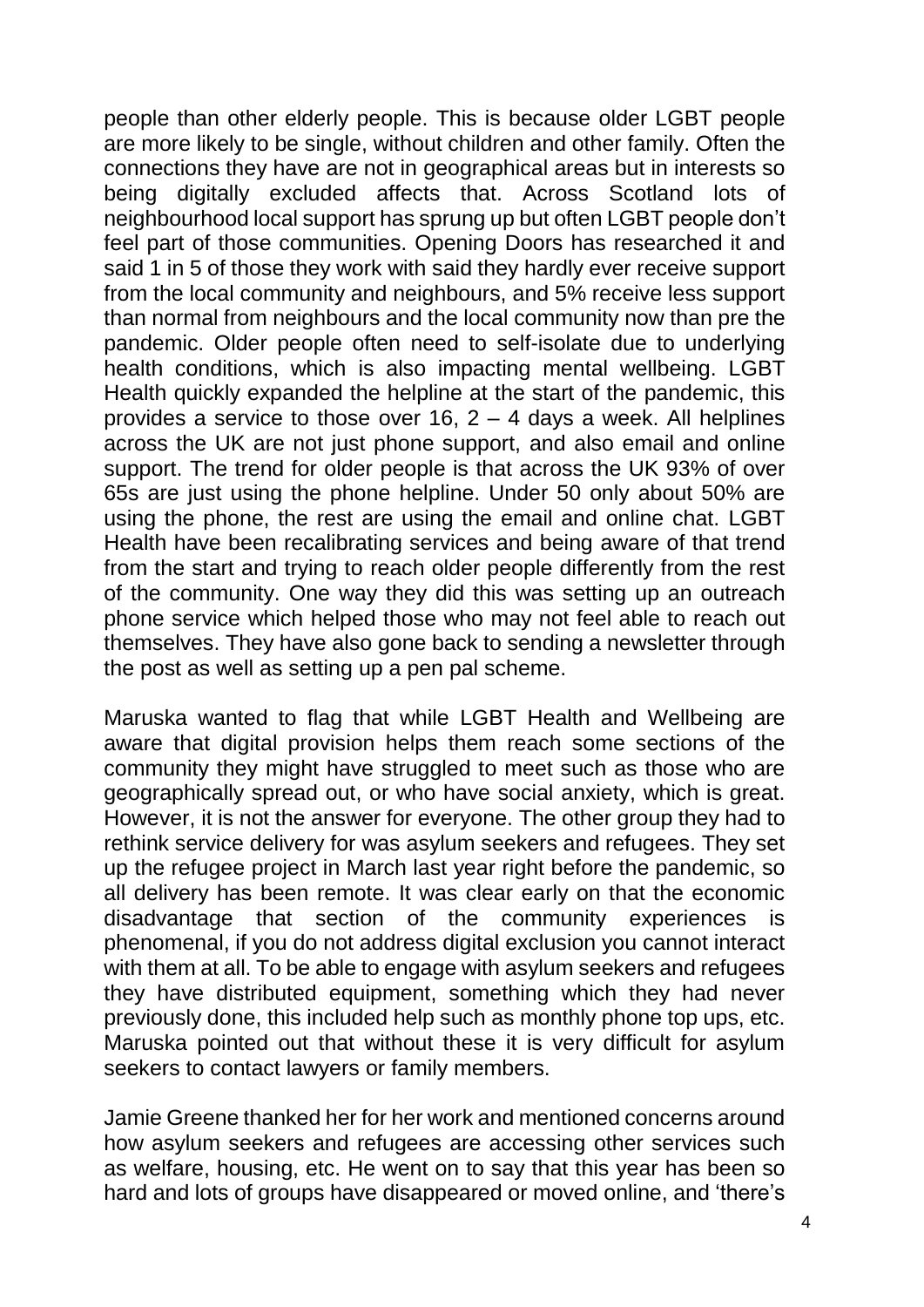only so much Zoom you can do.' He is worried about people who have been disconnected from society for a year now. He ended by saying that hopefully the end is in sight but it has been hard.

Jim Hume said his charity (Support in Mind Scotland) has also moved online. He said mental health in communities, as seen from the EN Further Out report, showed LGBT communities have been badly affected, including young people in unsupportive households who are struggling to get the freedom to engage digitally. Refugees and Asylum Seekers have been disproportionately affected by Covid. The Scottish Government gave 25 million pounds to help 9000 people get online, there were enquiries of interest from 250,000 people. Jim pointed out that even if some were double counted it's still a huge number. Some people don't trust digital interaction and some struggle with capability. Jim wanted to ask Maruska if the getting people online drive was helpful and if it should be offered again.

Maruska said LGBT Health were aware of the fund but it never seemed to get around to the people she was supporting. Glasgow Disability Alliance set up a programme and got a lot of people online. LGBT Health didn't have those numbers because their older LGBT group is only one of the numbers they have, sometimes they were able to help through the helpline through explaining zoom etc., however, this only works if people are already relatively confident digitally. She would love to see something, even post-pandemic, which helps all sections of society become digitally included. Jamie says all the programmes for this were very technical in nature and don't necessarily address the issue of cost, i.e. laying cables doesn't mean people can afford to pay for internet. He has sometimes written directly to internet providers on peoples' behalf and had some positive response, such as through voucher schemes etc.

Vic Valentine had two questions. One was about older people who don't want to be engaged online, and how you reach them to tell them about other schemes to keep them connected? The second was about refugees and asylum seekers. They wanted to know if there are issues about no recourse to public funds and is that something organisations should put pressure on.

Maruska pointed out that one issue with reaching older people was that LGBT Health operates on self-referral and therefore, at the beginning of the pandemic, had very little information through which to contact people. One method they did approach people was by contacting a variety of organisations across Scotland and asking them to point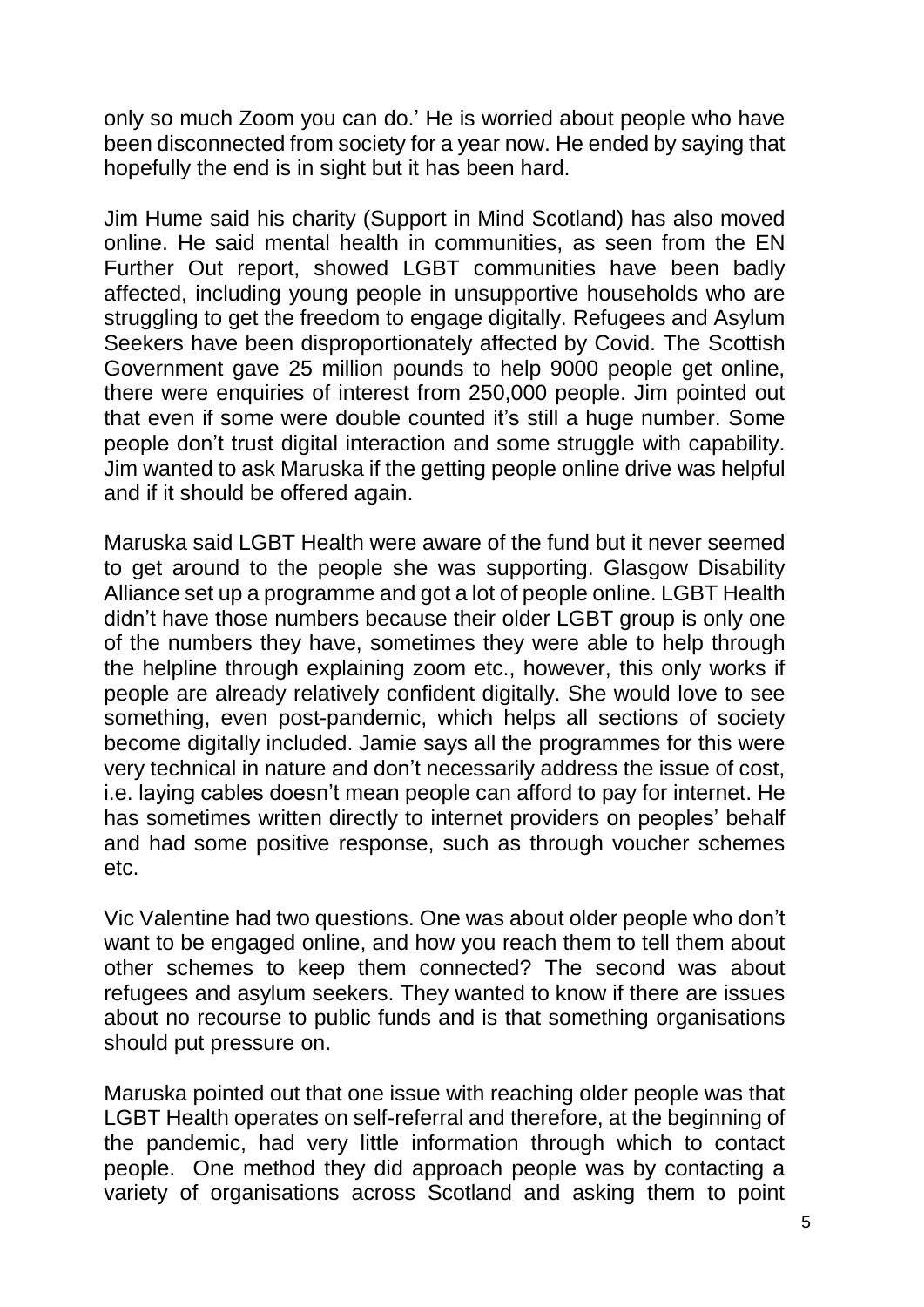people, who might benefit from LGBT Health and Wellbeing's work, towards their services.

Concerning the no recourse to public funds LGBT Health and Wellbeing has found it possible to get funding for phone top-ups and food vouchers for some for asylum seekers and refugees. However, it ends up being lots of work for little result. The money they do get is very 'month to month,' with no solid funding. This is an area Maruska definitely thinks needs looked at, it won't go away after the pandemic.

Jamie asked the group in general how people have moved services online to share their ideas.

Dom Miller-Graham said they use local radio and smaller radio stations who might be open to doing stuff charitably. He said older groups gave good feedback to radio work. They did the same thing to offer support for refugees and asylum seekers. He said part of the issue was trust on behalf of those they wanted to help that they were going to be reliant with their assistance. There was concern that they were 'just doing it for a photo opportunity,' he wondered if LGBT Health and Wellbeing found this.

Maruska said word of mouth helped a lot so they found the opposite, She finds that some have engaged and look to them for support elsewhere (for most things) but they cannot support with housing or legal expertise etc. Many in this situation are provided food vouchers.

Jamie said these issues are very important and that we will probably talk about them again. He acknowledges that there is a separate CPG on digital inclusion for anyone who is interested.

## **6. LGBTI Manifesto**

The LGBTI manifesto is presented by Rebecca Crowther from Equality Network, Vic Valentine from Scottish Trans Alliance, Megan Snedden from Stonewall Scotland, and Paul Daly from LGBT Youth Scotland. These are the organisations that have collaborated on its creation.

The manifestos main asks surround: Gender Identity Services, Protecting and Progressing LGBTI Rights, LGBT Mental Health, Health and Social Care, LGBT Inclusive Education, Community Safety and Inclusion, and LGBTI Rights Abroad.

With regards to Gender Identity Services the manifesto asks for it be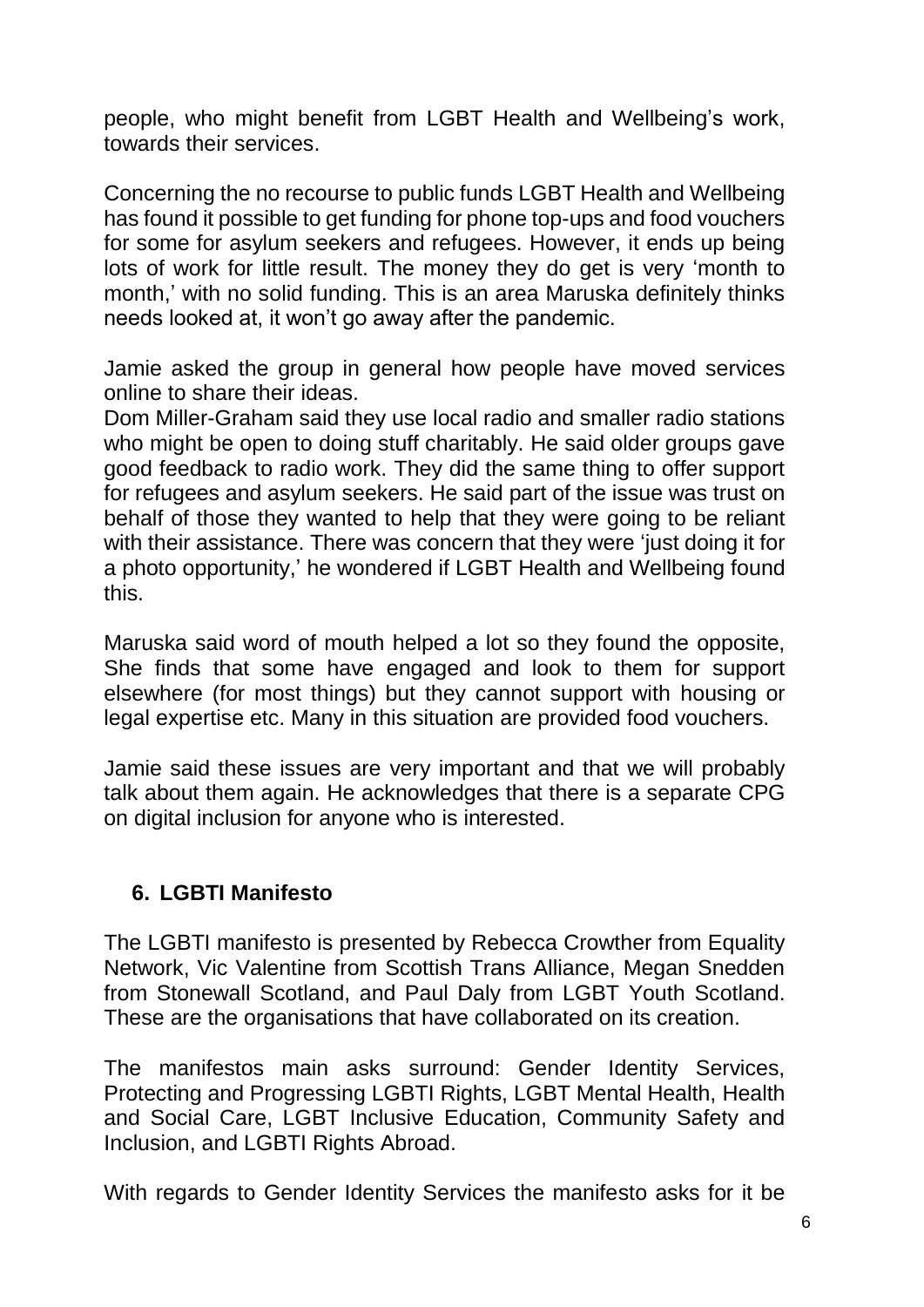ensured that NHS gender identity services are fit-for-purpose – now, and in the future. It asks for action to be taken to substantially reduce the lengthy waiting times for first appointments as a matter of urgency, by providing centralised crisis funding, and piloting new ways of delivering these services to realise their long-term sustainability.

For Protecting and Progressing LGBTI Rights, it asks the government to enshrine LGBTI human rights in Scots law, including taking measures to end "conversion therapy", to improve trans equality, including through reforming the Gender Recognition Act, and to take action to further I/VSC equality.

The manifesto asks for LGBT Mental Health inequalities to be tackled by taking forward targeted work on mental health improvement and prevention and ensuring mental health services are equipped to support LGBT people.

With regards to Health and Social Care the manifesto asks that it is ensured that LGBTI people experience fair treatment when accessing all health and social care services, including equal access to reproductive and fertility services, and with staff trained to effectively support LGBTI patients and service users.

For LGBT Inclusive Education the manifesto asks for the continued implementation of LGBT inclusive education, ensuring all of the recommendations from the Report to the Scottish Ministers (2018) are fully realised, and that the progress made so far in the implementation pathway is further built upon in the 2021-26 parliamentary term.

When focusing on Community Safety and Inclusion they suggest improving community safety and inclusion for LGBTI people, funding LGBTI services and community groups, and ensuring that work on tackling issues such as hate crime, homelessness, and social isolation includes LGBTI-focused measures.

And finally, when discussing LGBTI Rights Abroad the manifesto asks the Scottish Government to show leadership in advancing LGBTI equality and the protection of LGBTI rights abroad, including through delivering LGBTI-inclusive and -specific international development work.

There were very few comments aside from Matthew Waites asking about whether refugees were included at all and it was confirmed they were included in the asks and the asks had been approved by both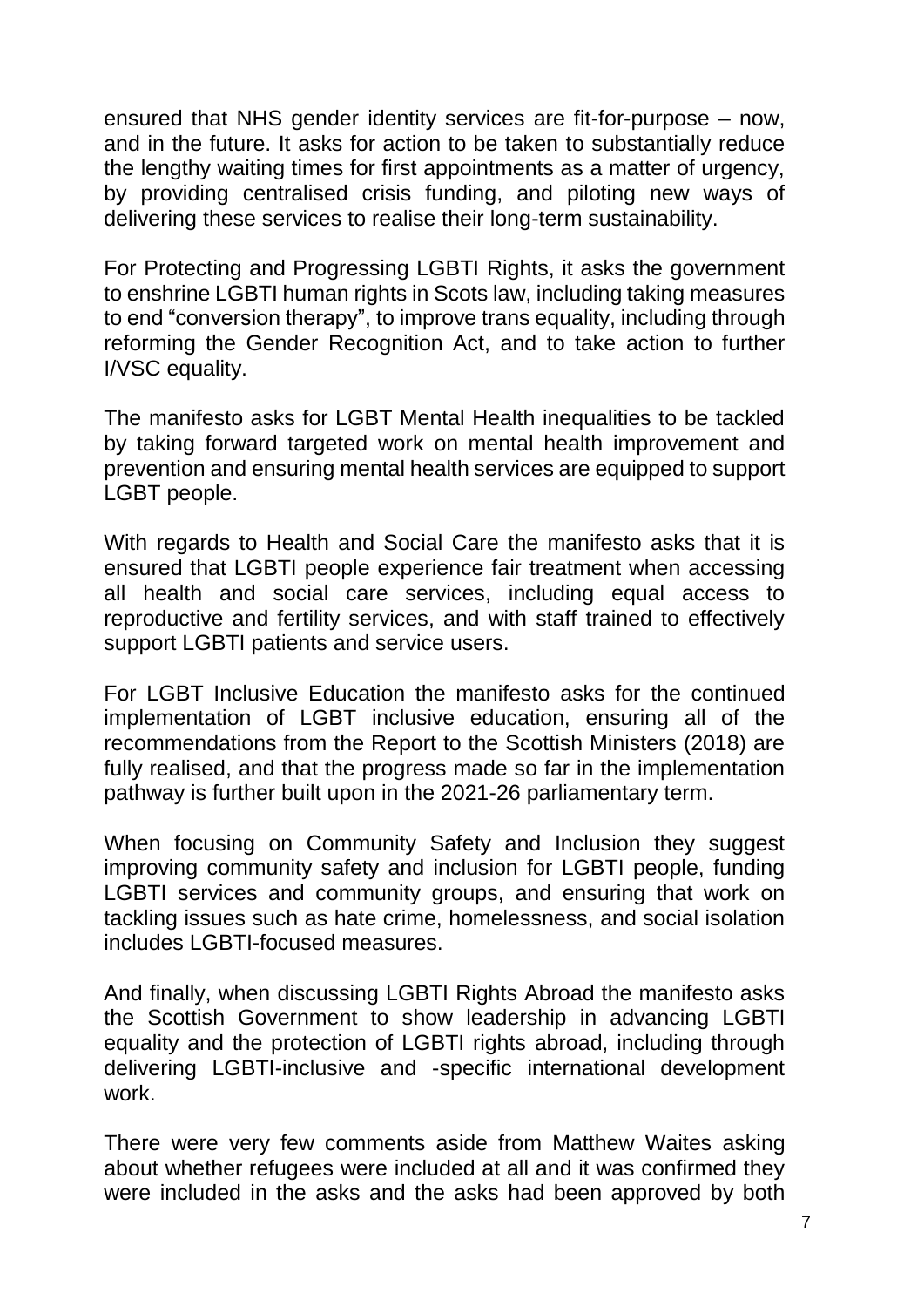LGBT Health and Wellbeing and the Scottish Refugee Council.

## **7. Proposals for Parliamentary Questions**

None.

# **8. Requests to join this CPG**

None.

# **9. Updates on other matters / AOB**

Colin MacFarlane said how pleased he was that the organisations involved in the manifesto worked collaboratively and it gives it some more power and reflects all the other collaborative work organisations do.

Jamie agrees it is a great achievement. He mentions that someone commented recently that one thing they liked about the CPG was having the chance to sit down and talk to others involved in the sector, this ability to come together is something he is very proud of the CPG, even when opinions diverge.

Liam Stevenson from TIE gave an update on how digital inclusion is working with teachers and students to help reduce any harm caused by the pandemic and to develop digital resources. Jamie acknowledged and congratulated them on all their hard work.

Patrick Harvie said that as this is the last meeting before parliament rises for the election he wanted to say thanks to everyone who has contributed to these meetings and the work, asked questions and challenged the group. He said he hopes there is appetite to reestablish the CPG after the election, and hopes in the break people can think about what they would want to discuss in the next session.

Tim Hopkins thanked Jamie for establishing the group nearly 5 years ago and to Patrick for supporting it. Quorum is 2 MSPs and we have reliably had them here. He also thanked other MSPs like Joe Fitzpatrick who come along.

Rebecca said it is important to consider what we want from the CPG and that we must make sure we get the best out of it. Do we actively get more MSPs along or do something else?